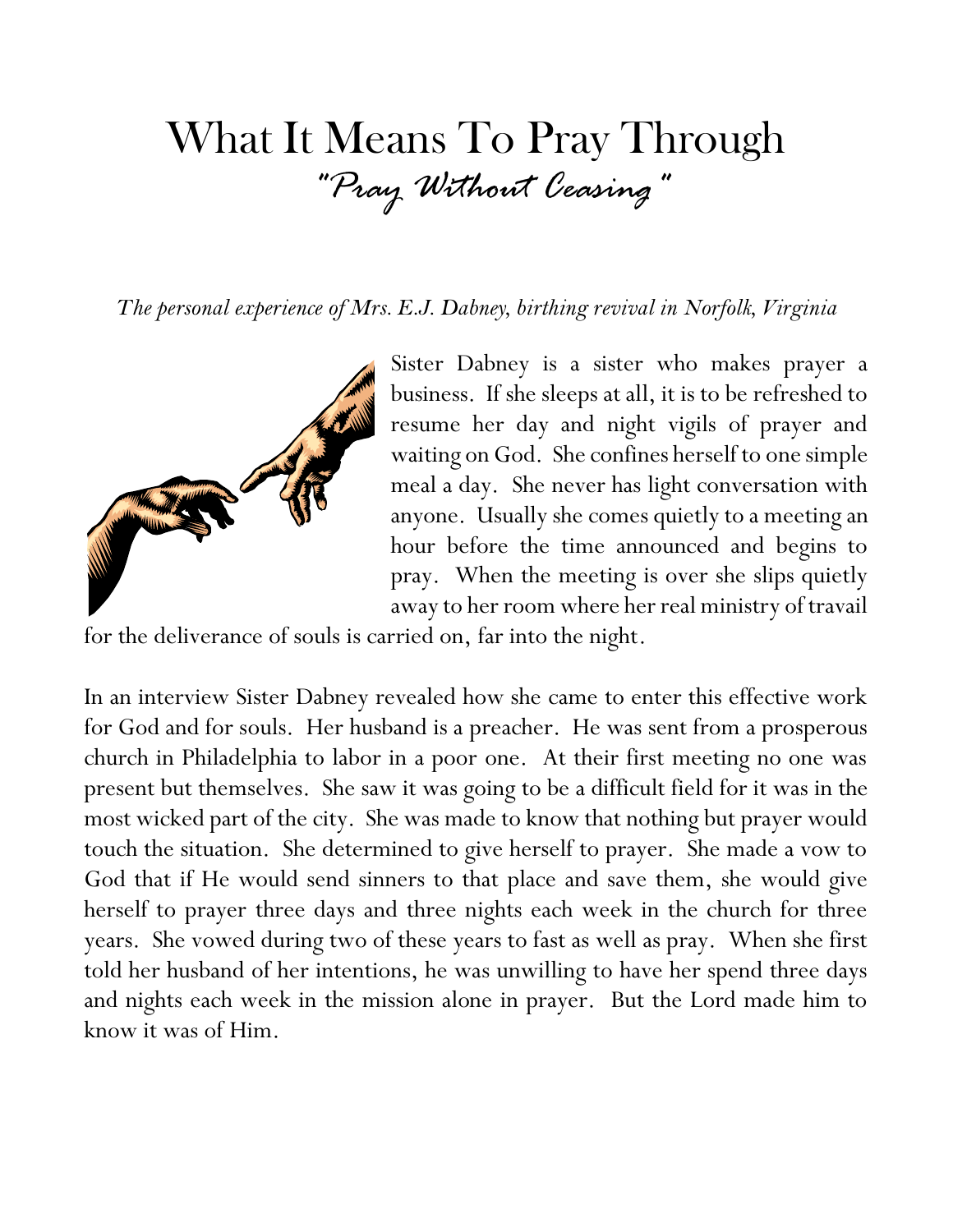As soon as this little wife began to pray alone in her husband's mission, God began to work. Sinners were sent in and soon their hall was crowded out. Her husband asked her to pray for a larger place. God moved a merchant out of a better and larger building across the street and gave them this building. As Sister Dabney continued to pray, this building too was crowded out. Again her husband asked her to pray for a larger church. She did, and God gave them a fine large church on a main boulevard in the same neighborhood. Always the meetings were packed out and souls were delivered from sin and believers in multitudes were baptized in the Spirit.

One morning at the church door as she was entering to keep her vow of prayer, the Lord met her and said, "Go home." But she did not want to go home. She wanted to pray. Then He asked her if she knew what day it was. She felt led to open her purse and read her vow and discovered from the date on the vow that she had exactly completed the three years she had given to God for prayer. She wanted to go into the church and adore and worship Him but He said again, *"Go home."* She obeyed. Her soul was exulting in His presence. Then He said to her, *"Go to the basement."* She was afraid of the dark basement and hesitated. She said, "Lord, if you are going to take me home to glory, first let me see my husband and son." She was afraid the Lord was going to take her home in the midst of all this rejoicing. But she put on perfectly new pumps and went to the basement. Instead of darkness it was filled with a wondrous light. Then the Lord spoke to her again. He said, *"You have prayed through. Now I have come to bless you."*

From the ceiling a fountain seemed to pur forth living water. This water rose higher and higher until it engulfed her. The joy and the presence of the Lord were so gloriously manifest to her that she began to dance. The Lord told her that wherever she went and prayed, He would deliver sinners from their sins and fill believers with the Holy Spirit. She danced the heels and toes off her brand new pumps.

This happened several years ago, and God has kept His word. Wherever Sister Dabney goes and gives herself to prayer, sinners are delivered and the saints are filled with the Holy Ghost and fire. She does not preach but only counsels saints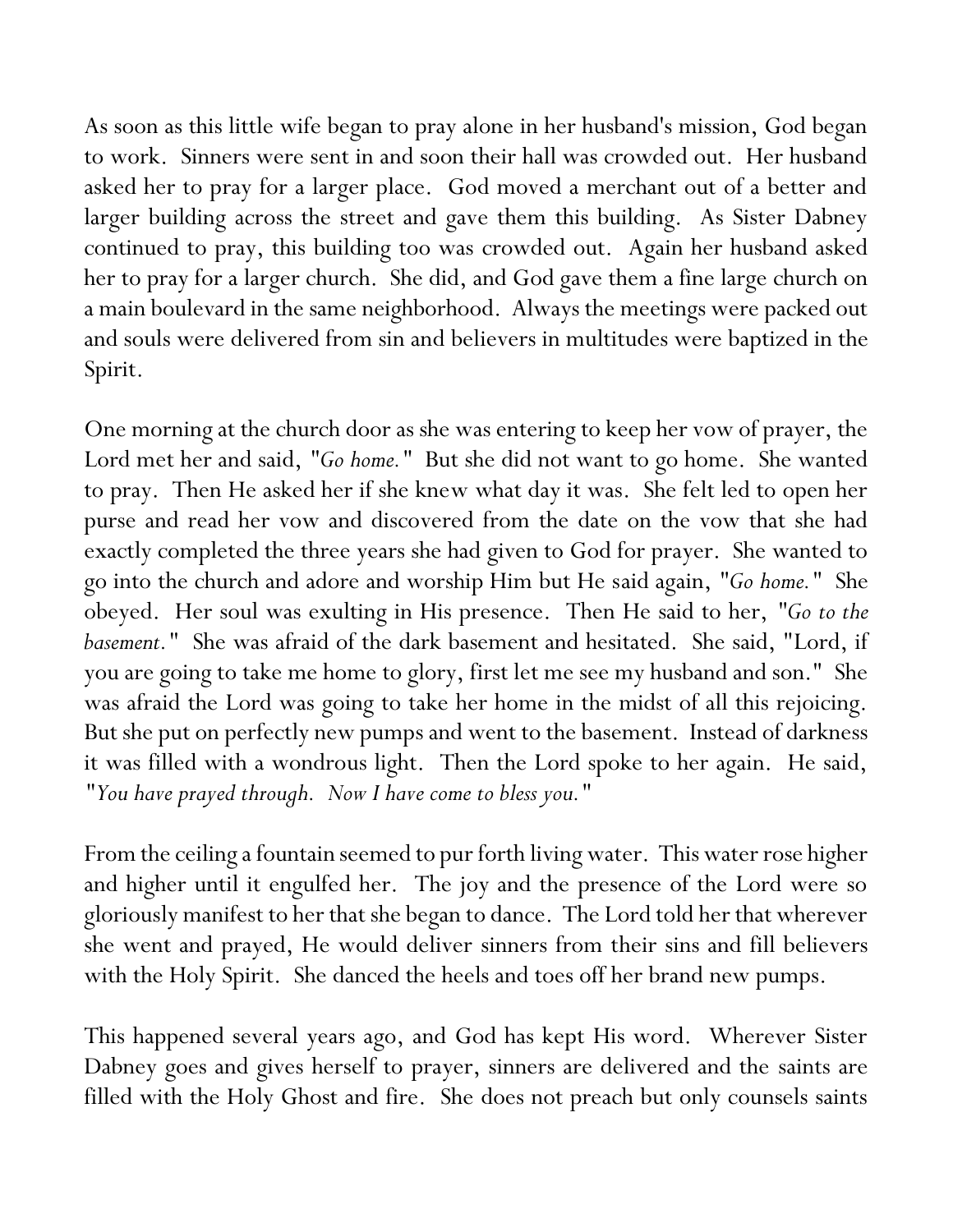and sinners to seek the Lord till He is found. The following letters give an intimate insight into her life of prevailing prayer:

*"The Spirit is crying for a great outpouring of the Holy Ghost. This is God's great ingathering*  day. For some cause He counted me worthy to suffer the agony of death that our poor people *might be delivered before the cry is made, 'Behold, the Bridegroom is here!'*

There are few people who are willing to suffer that others might see the light. This is an awful day. The people are hungry for real examples of true holiness. The day is crowded with *self* and the desire for personal gain, therefore we who are awakened must work double time to help push this battle to the gates.

Prayer is the only remedy for this day of ills and chills. In the midst of it all, thank God I have found a place, away out in the Spirit upon the mountain, where a praying woman can go and be with God.

*"Come, dear one, with me out there where Jesus will intercede through you and deliver many sinners through your prayers. If you will follow me into this field of prayer you will thank me for urging you to give your life to pray sinners through to God. He has praying ground to give you which has never been possessed by anybody. He has praying hills and mountains nobody has ever asked Him for. Your feet can stand on a new height every day and night.*

*"Preaching is good. Teaching is essential. But praying is the secret. One God-heard and answered prayer will shake creation.*

*"The Spirit of the Lord is crying out for thousands to be saved.*

*"The people have heard the truth, plenty of it. But they need help to deliver them out of bondage, that they might serve God in true righteousness and holiness. Preaching, singing, shouting, teaching will not altogether send the earthquake that will open the grave in that sin-prison graveyard where millions are dead in trespasses and sins. We must have power now to help these people. Demonstrations are in order in season, but when it comes to breaking*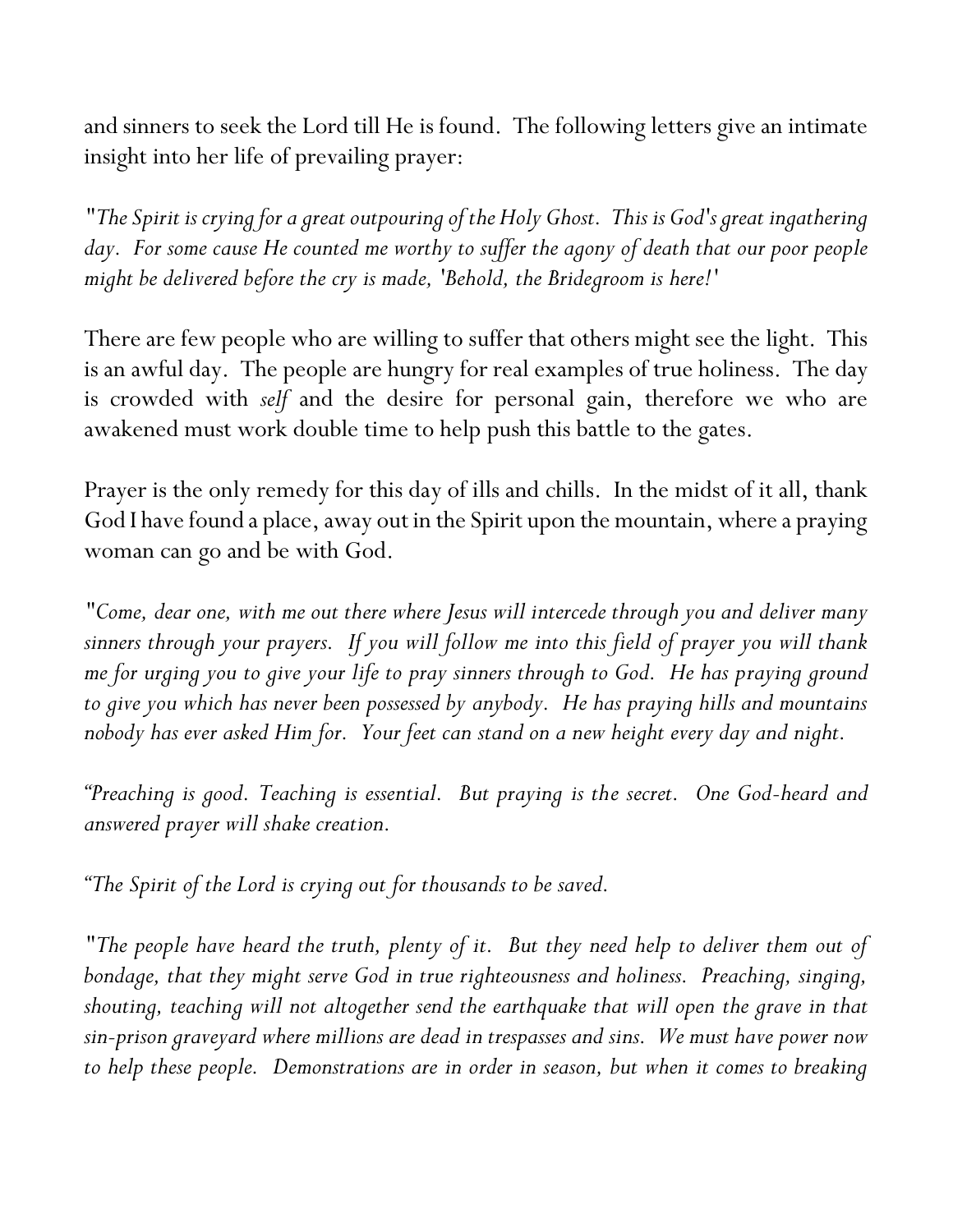*the seal Satan has placed on the hearts of sinners it is going to take prayer or an unlimited conversation with God."*

*"So many are praying but few are able to pray through into His glory and divine will. Jesus went into the Garden and talked with God until flesh gave way and sweat like blood ran freely down from Him.*

*"This is the hardest work God has to offer. Like a farmer I have to dig day and night. It is like new ground where bushes, tress, stumps, and rocks have grown far down into the earth. In the earth all kinds of bugs, snakes, and worms are living. You are in danger of digging up one of these unpleasant things at any time. Digging is a hard job. This is my task. The*  voices of millions of souls are crying in my ears all day and all night. *I have prayed myself into business with God. This is the reason I refuse to visit or receive visitors. I am no good*  for anything but this. I am wholly given to prayer. This burden is ever upon me. I cannot *lay it down and rest for even a moment."*

Again. *"Early in the morning, at noon and late at night, the Lord lifts me to a new place in prayer. I was so overshadowed last night with the glory of the Lord that seemingly my flesh died and I was led out somewhere in the garden of prayer where I have never been before. The Spirit of the Lord cried, 'Thousands shall be saved; call upon me, I will deliver!' Then the groaning was very great. I wept before the Lord, and offered myself in prayer until all His wishes had been served."*

Again. *"The Lord has commanded me to call the women to prayer everywhere. I am praying that He will call two thousand especially who will make the sacrifice and pray through to His glory. He has led me to call them to prayer at four o'clock in the morning. About 350 assembled at 3:30am. When I arrived at four o'clock the Lord was in His temple visiting His children with blessings. The saints cried to be led out with me into this Garden of Prayer. His Presence filled the room. Everyone was overshadowed. In a great way the Lord poured His oil upon our heads. I heard the Spirit crying for souls to be revived and renewed and that they might not only be swimming in a river but out in the ocean of prayer."*